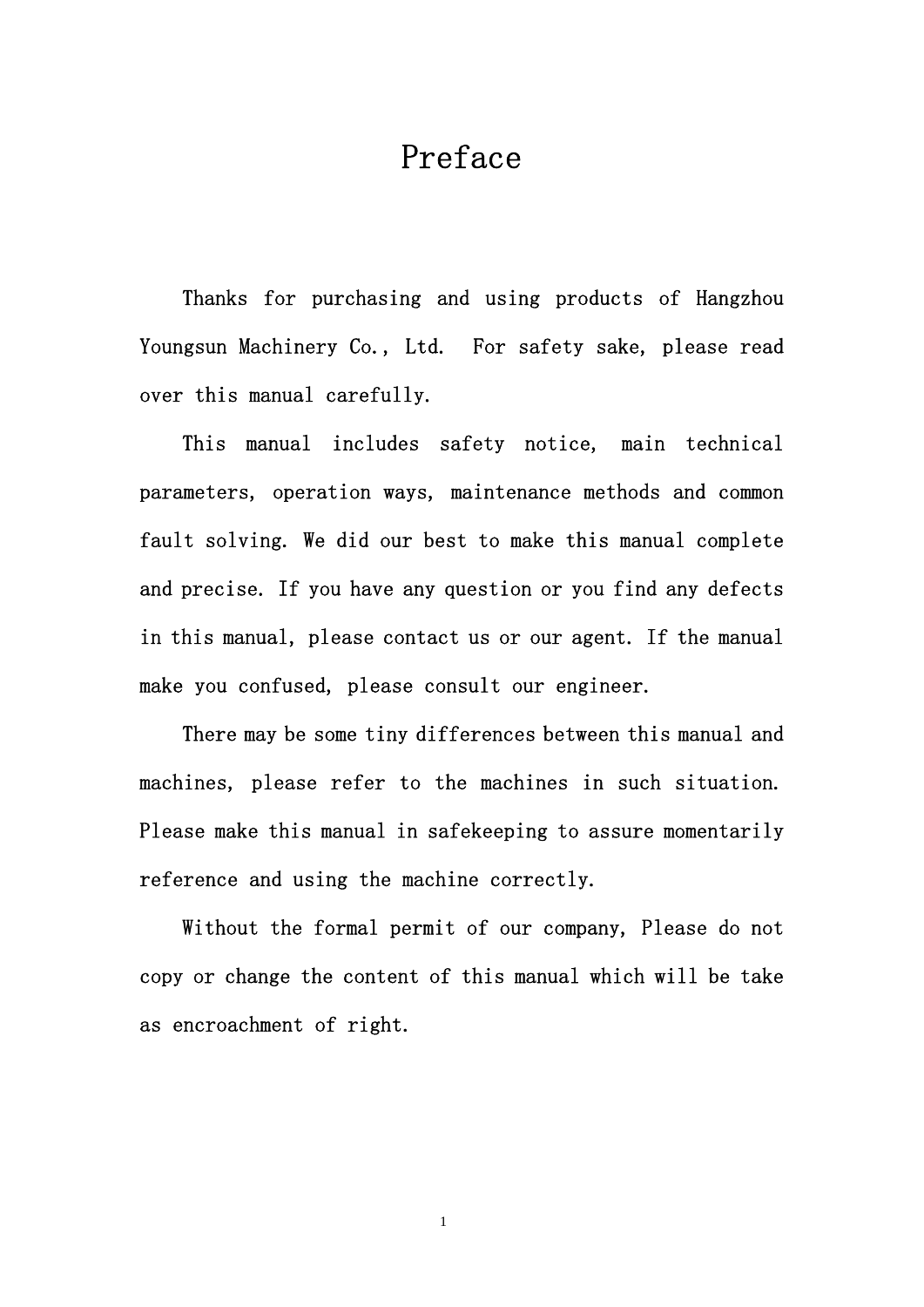### Contents

| 1. Machine property and safety information……………………………………3-5     |
|-----------------------------------------------------------------|
| 2. Machine specification, installation and debugging            |
| 3. Working principle………… ………………………………………… $\cdots$ 6-7          |
|                                                                 |
|                                                                 |
| 6. Electrical wiring diagram and elementary diagram…………………12-14 |
|                                                                 |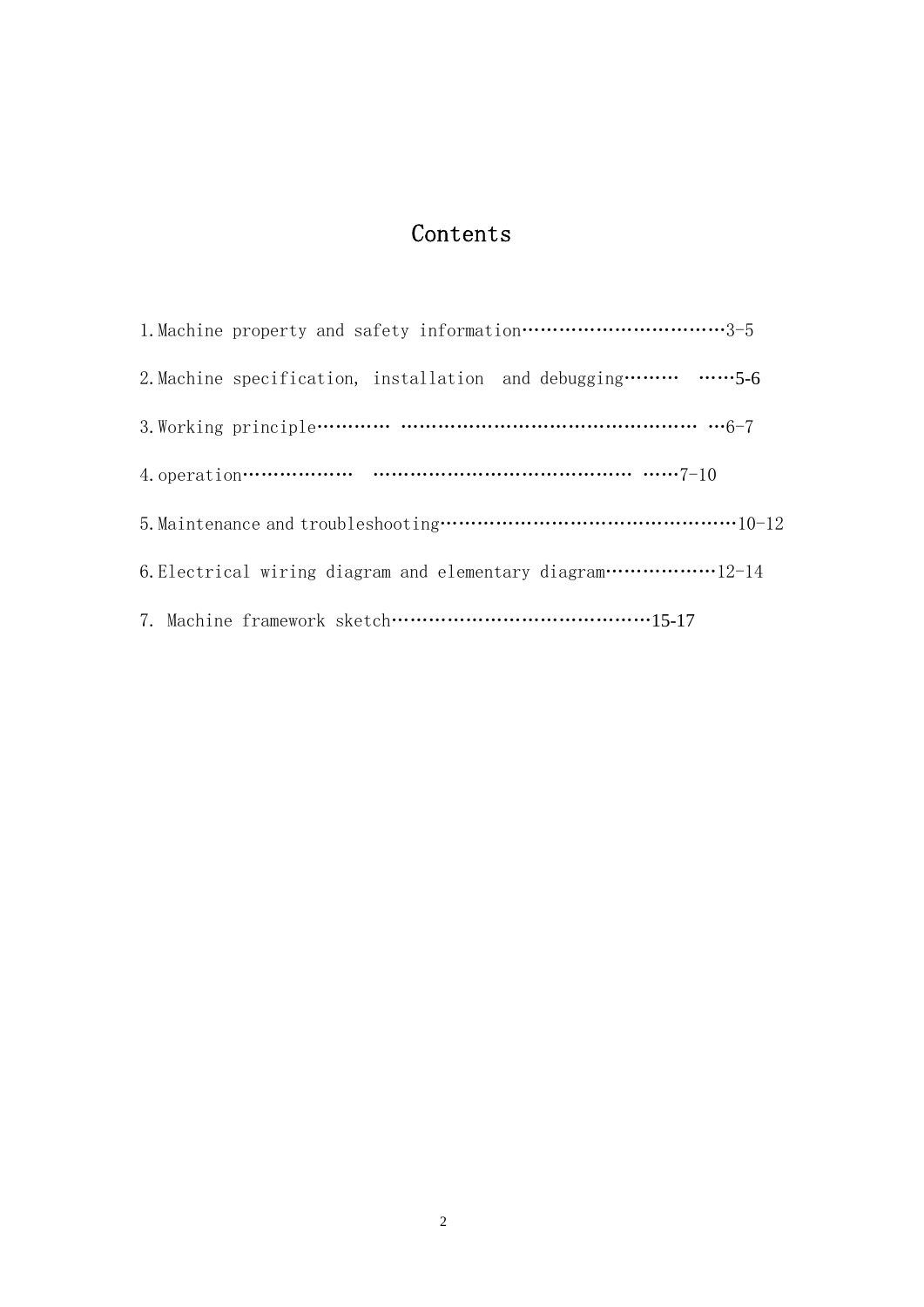#### 1.Machine property and safety information

#### 1.1 Company name and address

Company name : Hangzhou Youngsun Machinery Co., Ltd

Company address : No.1 Xiyuan Jiu RD, West Lake science and technology development Area, Hangzhou

#### 1.2 property parameters

1.Power supply, voltage and power:

2.sealing length:

3.sealing width:

4.Overal dimension:

5.Packaging speed:2—3times/min

6.pumping speed:

7. Lowest vacuum level: 1KPa

8. Required environment: humidity≤98%, temperature:0-40℃

9. Machine configuration:

10.Working noise:≤75DB

#### 1.3 Outline and application fields

 Vacuum machines like YS-ZS, DQ, SQ and so on have high performance and a wide range of application. Furthermore, they can be easily operated and maintained. They especially suit to flexible packaging materials such as coextruded film and foil laminated film. It can vacuum package solid, liquid, powder products, precise instruments and rare metals. It can lengthen the products' shelf life and freshness date to vacuum package them. Furthermore, vacuum package can avoid oxidation, going mouldy, attacks from insects and affection of damp. It is fit for all kinds of working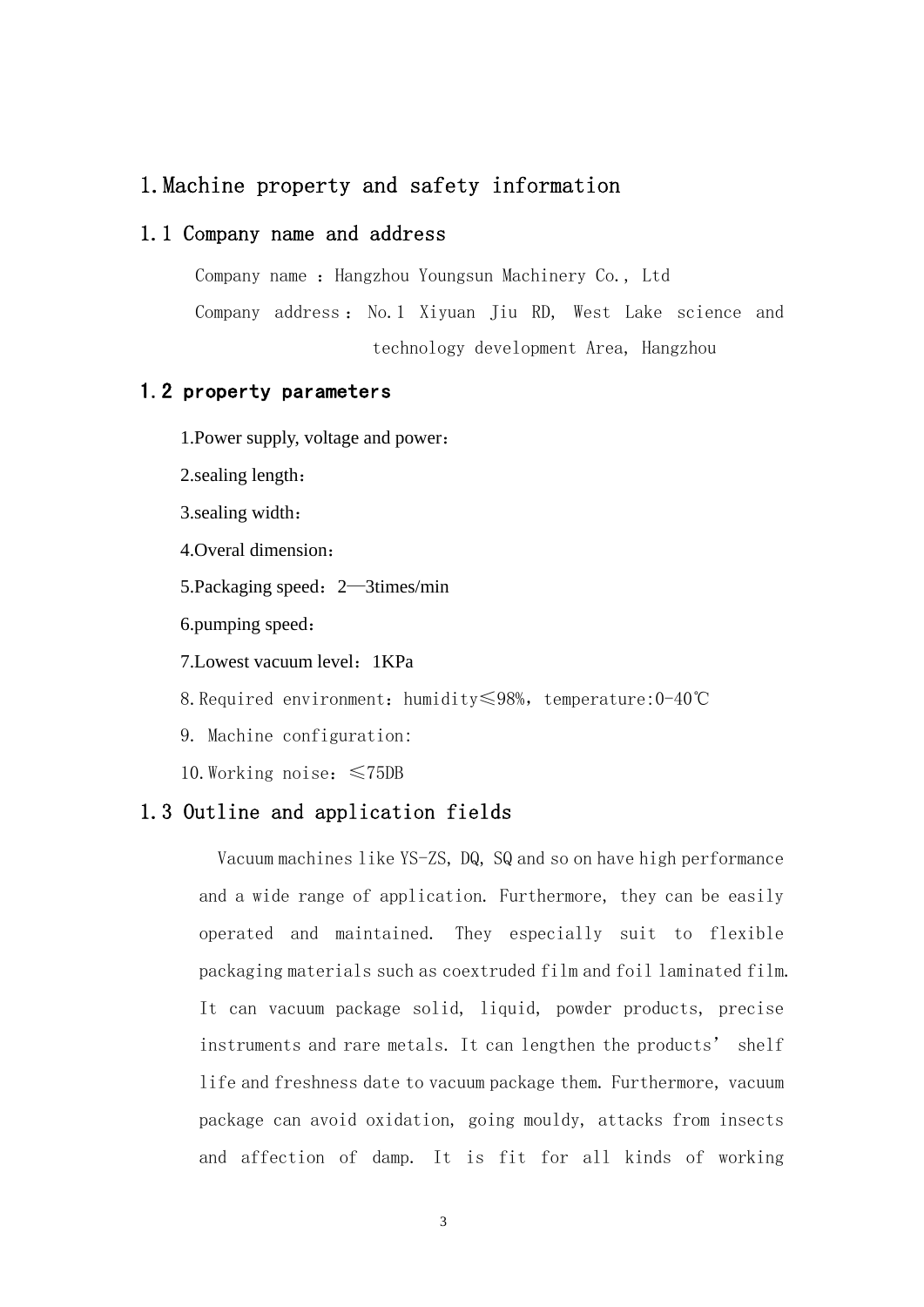environment and places. Meanwhile, sponge shaped products can be packed, transported and stored more easily after vacuum pumping. Machine features:

- 1. The upper vacuum chamber is covered with synthetic glass or transparent window. So you can observe the working procedure clearly.
- 2. All steps from closing the cover, vacuum pumping to cold air return and open the cover are all done automatically. That makes it very convenient.

3. The lower vacuum chamber is made of stainless steel. It has beautiful appearance, reasonable framework and good leak-proofness. This machine can set vacuum pumping and heating time to achieve optimum efficiency according to different products and requirements. Advanced design and stable property meet client's requirements. Convenient operation increases the production efficiency. All the above advantages make it an ideal vacuum pumping device.

#### 1.4 Safety notice

- 1. Earthing work must be done well in case getting an electric shock.
- 2. Make sure the right power supply, don't plug to an improper one.
- 3. Don't touch the plug and other electrical elements with wet hand. Don't operate switches with wet hand in case getting an electric shock.
- 4. Don't break, bend and extend the power cords and also don't put heavy goods on the cords in case the cords been damaged and cause electrical shock and fire.

5. When the vacuum air pump is running normally, its surface temperature will be over  $70 \cdot$ , so don't touch it with hand directly.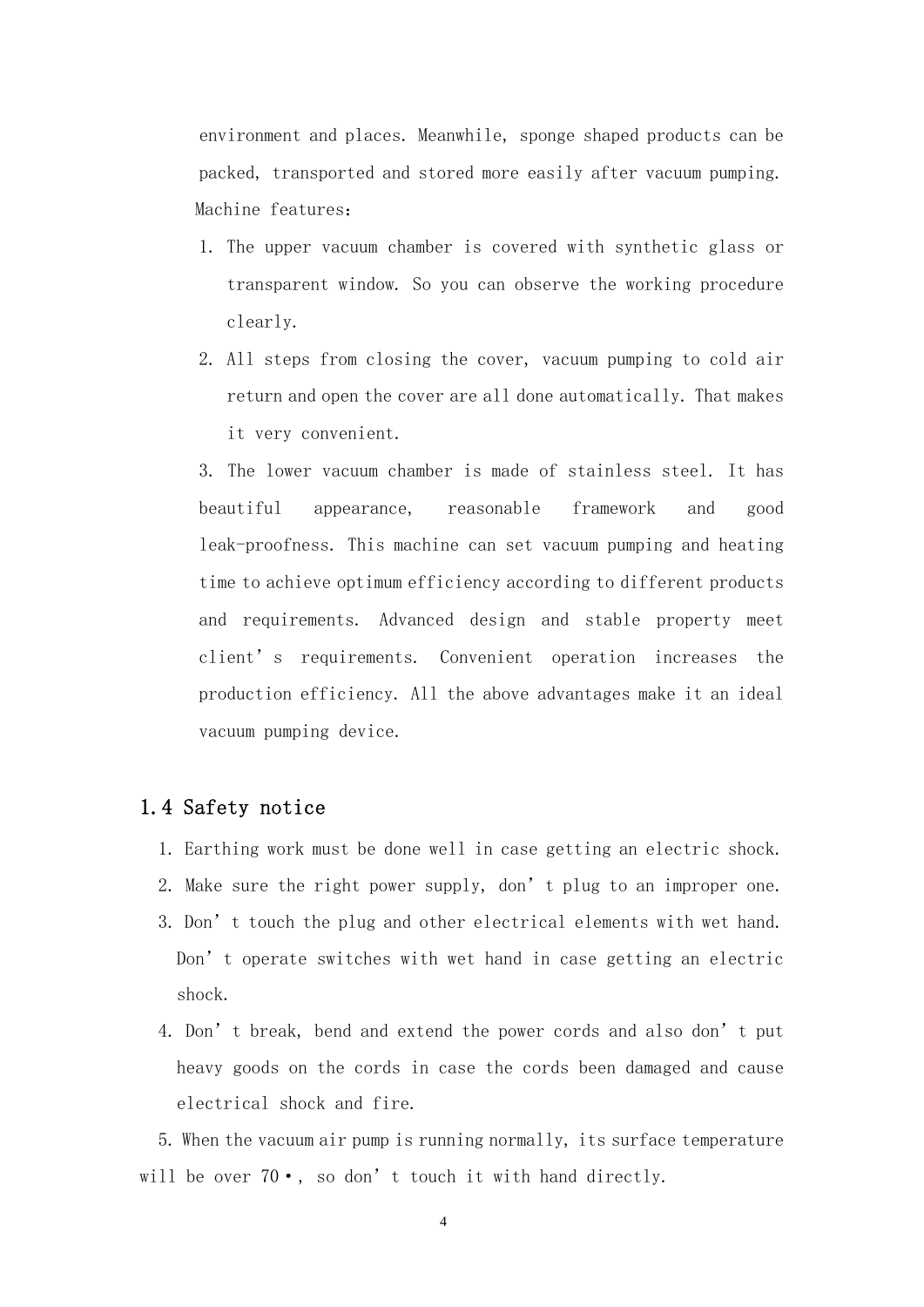6. This machine can't be used to pump out flammable, explosive and corrosive gas with high degree of oxygen.

7. When the machine will not be used for a long time, please cut off the electricity to avoid insulating damage which may cause electrical shock, electricity leaking and fire.

8. Don't remodel the machine or it will be out of guarantee.

#### **2 Installation and debugging**

2.1 Specification:

2.1.1 Model:

2.1.2 Net weight:

2.1.3 Gross weight:

2.1.4 Volume:

2.2 Upload and download、 installation、 transportation and storage

This machine doesn't need to be disassembled for delivery, you can carry it to the settlement with a forklift.

2.3 Debugging

 1. Check if the power supply and voltage meet requirements, if the earthing is done well, if all the junctions are firm.

2. Check if the oil in the vacuum air pump has reached the required position.

(Notice: keep oil in the vacuum pump  $1/2$  to  $3/4$  high of the oil pointer. Charge oil regularly. Change oil after one month's continuous work. If there is too much water vapor and dust in the work place, you need to change oil more frequently. Use vacuum air pump oil or N68 machinery oil. Warm up vacuum pump before changing oil.)

3. Set the vacuum pumping time from 10 to 30 seconds according to products requirements.( the longer the time is, the higher of the vacuum degree will be. The higher the altitude is, the lower the ultimate vacuum  $will be.$ )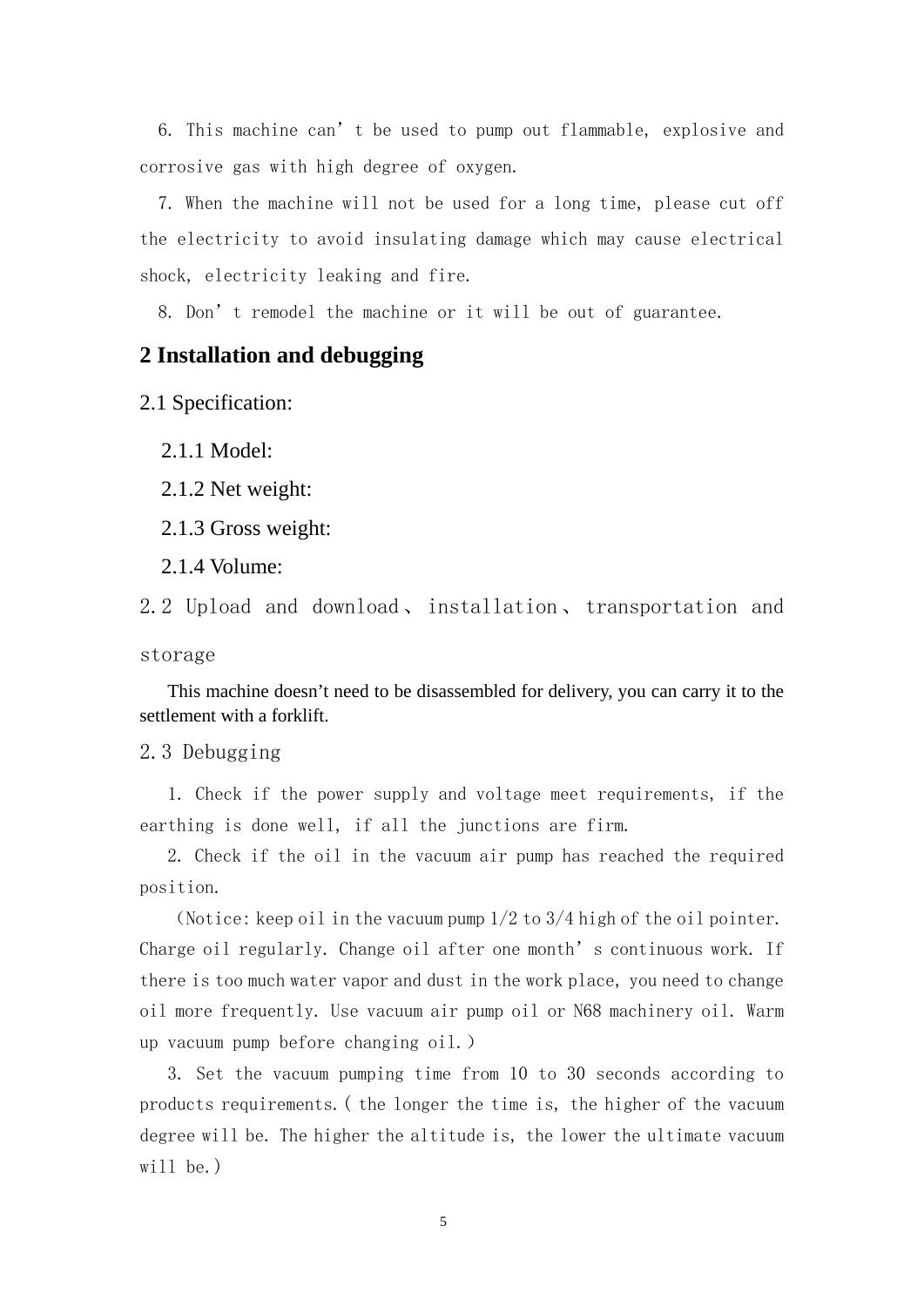4. Set the sealing time according to the material of bags.

 (Notice: the longest sealing time is 3.5 seconds. Generally, set the sealing time from 2 to 2.5 seconds for two-layer complex film. When you are going to use a new packaging material, test its best hot sealing time. With the passage of working, decrease the hot sealing time properly.)

 5. Connect to power supply. Turn the button to the "open" position. Close the vacuum cover, press it a little bit, the vacuum air pump will start to work. Pay attention to its working direction. Positive direction means vacuum has been established, reverse direction means vacuum hasn't been established. Then you need to change the direction immediately. (Normally, it has been regulated well before delivery)

 6. Put the packaging bags on the sealing bar and under the bag pressing bar.

 7. Close the vacuum air pump chamber, press it a little bit. Then the whole packaging process from pump vacuum air and sealing to return air will be finished by electrical automatic program.

 8. During working, when there is some abnormal phenomenon, press the "stop" button, return air in advance, start working again.

 9. When the machine needs a temporary stop, turn the button to "off" position. When not use the machine for a long time, cut off power supply, clean the machine thoroughly.

 10. When the machine works in a high temperature place, take some cooling provision.

 11.The vacuum subpressure is different in different places with different altitude.

#### 3. Working principle

1. Pump vacuum air: close the vacuum chamber, gas spring touches limited switch, then it will give the pc start signal. The vacuum air pump starts to work, vacuum chamber starts to pump air. It will pump air in the packaging bag simultaneously. Two position triple valve starts to work, the hot sealing air bag becomes vacuum. Hot press frame keep original position. The pointer of vacuum meter will rise until it reaches expected vacuum degree. (It's controlled by the air pumping time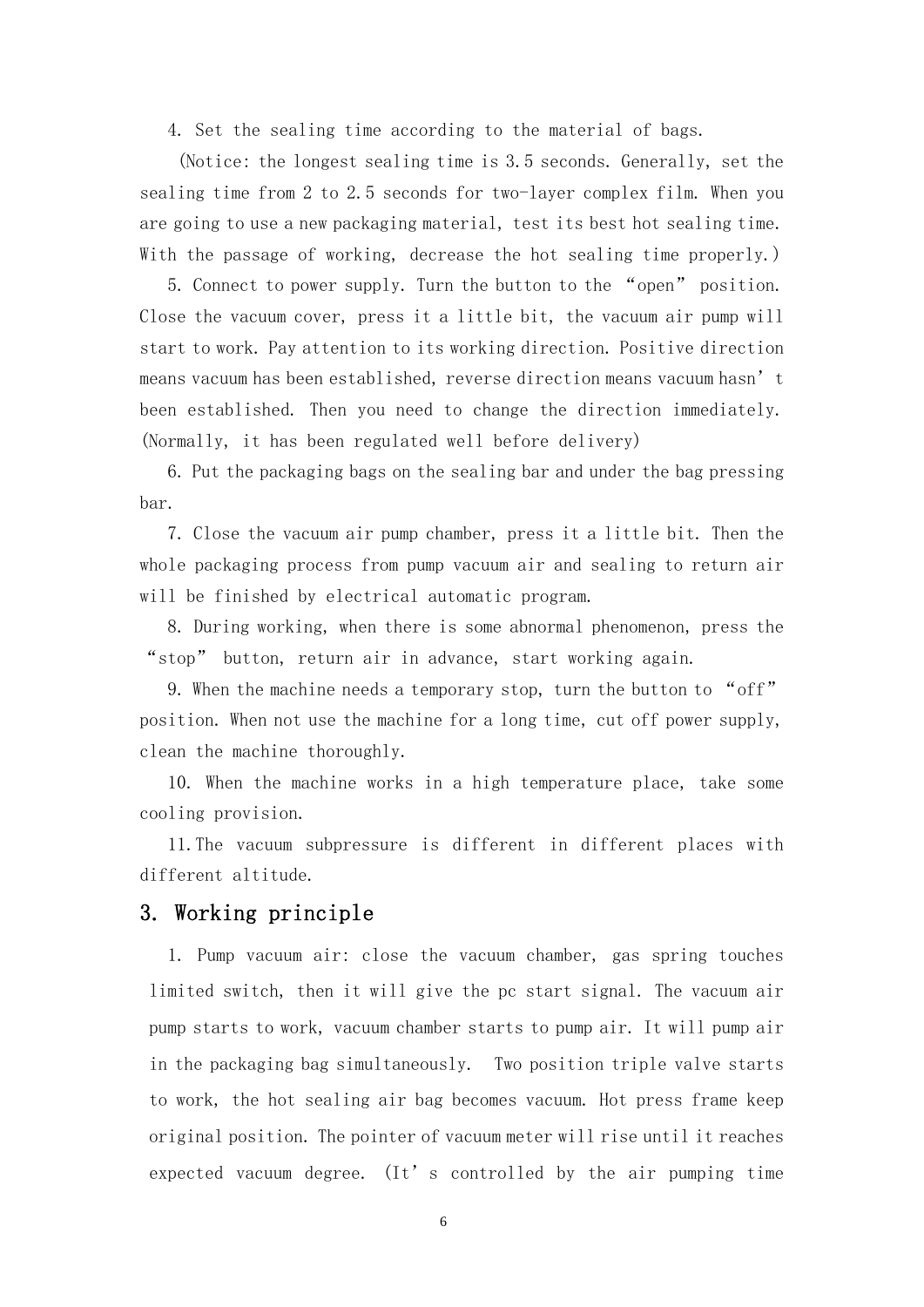relay).vacuum air pump stops working when the air pumping time's up.

2 .Hot sealing: when the air pumping time's up, the two-position triple valve will disconnect. Outside air gets into hot sealing chamber through its upper air inlet hole. The pressure differences in the vacuum chamber and hot sealing chamber can make the hot sealing chamber inflate, then make the hot-press frame move upwards and press the bag mouth. While at the same time, the hot sealing transformer starts to work, bag mouth sealing starts. Simultaneously, hot sealing time relay in the PC starts work , several seconds later, hot sealing finishes.

3. Cooling: in order to guarantee the sealing quality, after hot sealing, keep the hot-press frame in the original position for several seconds.

4. Return air: two-position double valve connects, air enters vacuum chamber. Pointer of vacuum meter gets back to Zero, hot-press frame resets through its own gravity,Vacuum chamber opens its cover automatically.

#### 4. Operation

4.1 machine framework



- ①.Hotpressing bracket
- $(2)$ . Silastic pressing bar
- $(3)$ . Silastic abturating ring
- $(4)$ . Air hole
- ⑤.Control panel
- $(6)$ . Vacuum meter  $(0, -1$ bar)
- ⑦.ON/OFF switch
- $(8)$ Filler well of vacuum air pump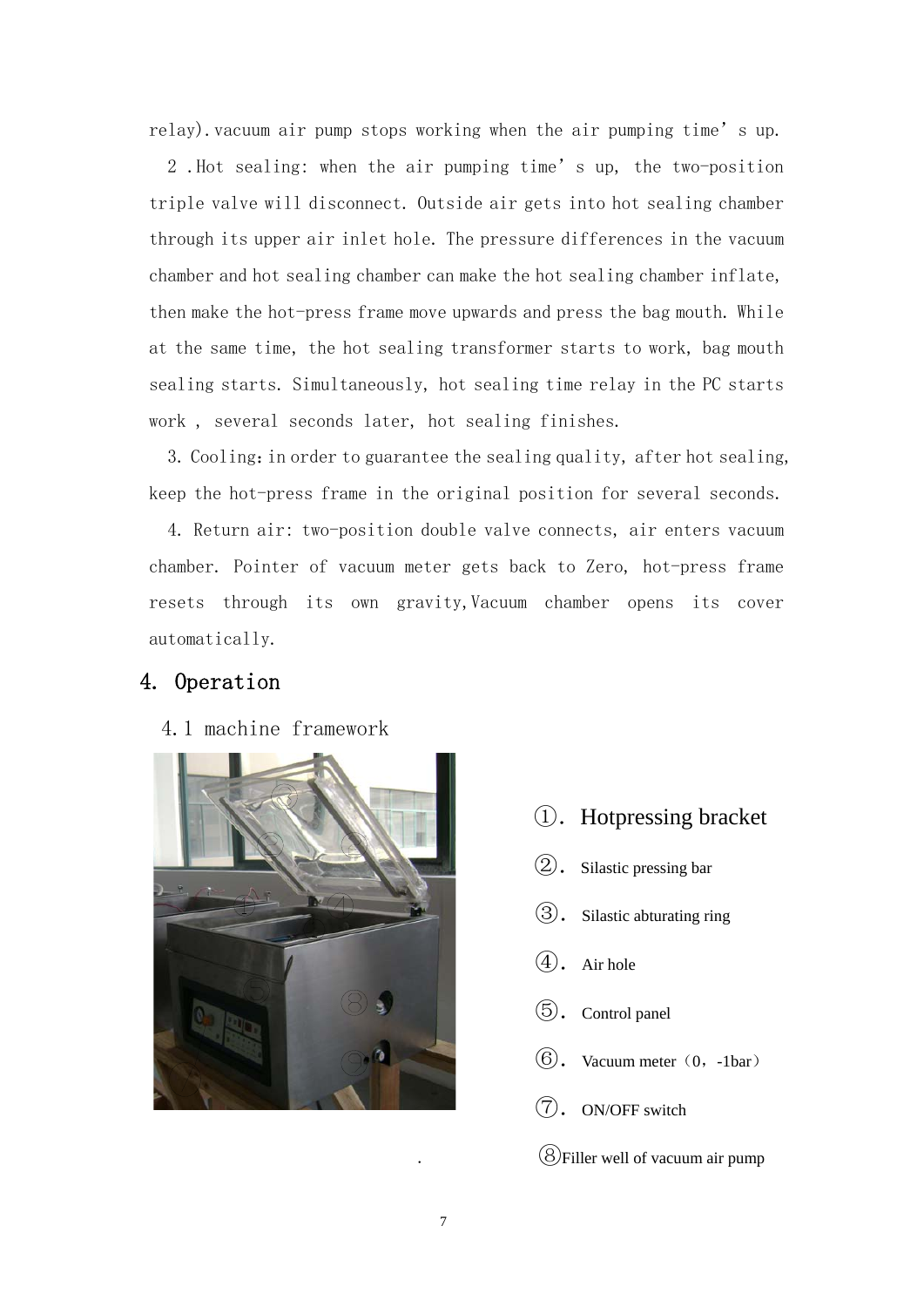

4.2 Control panel function



⑨Oil drain hole of vacuum air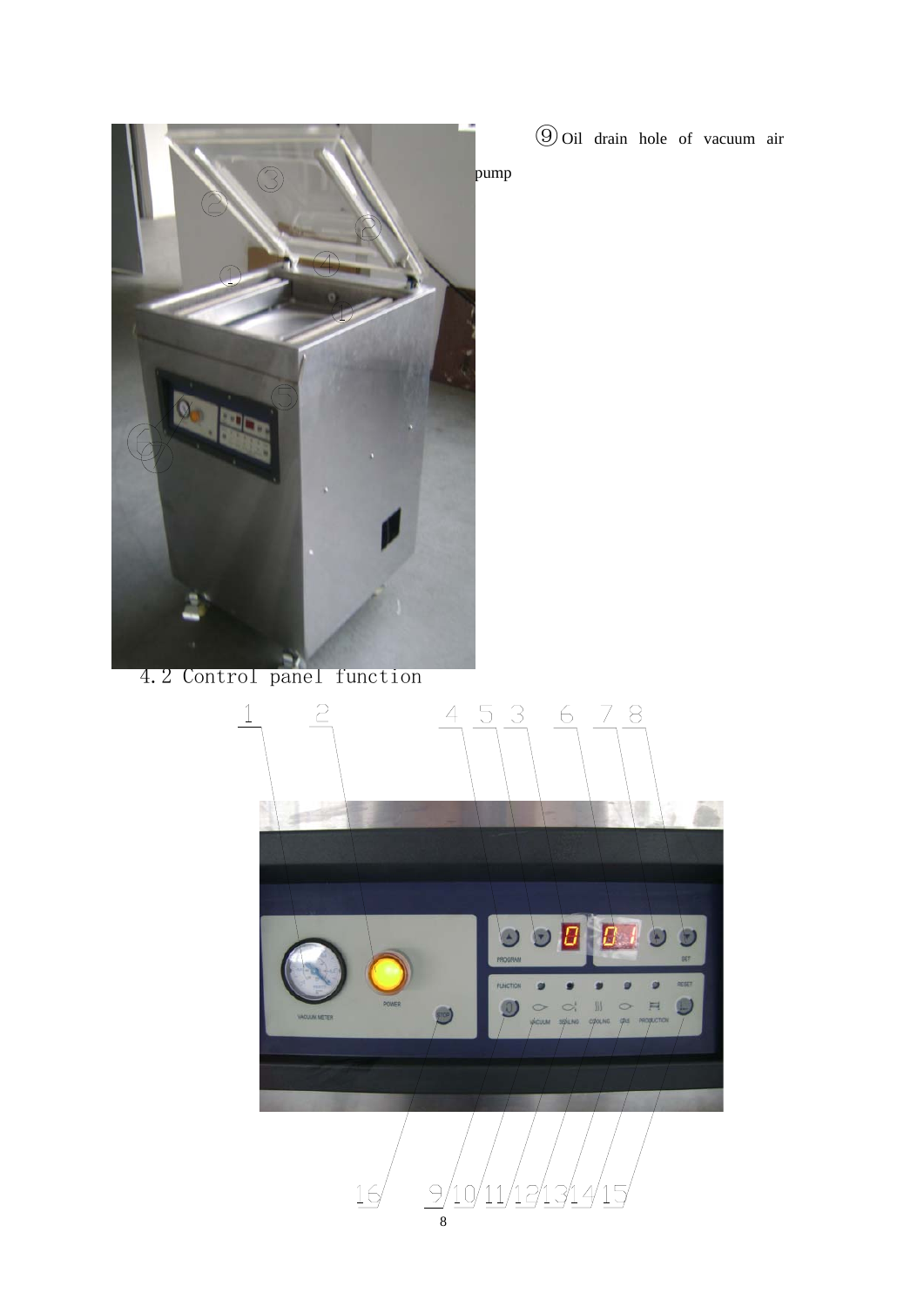- $\dot{\phantom{a}}$ , 1. Vacuum meter (0, -1bar), show vacuum degree of the chamber.
	- 2. ON/OFF switch, "ON", indicator light comes on, "OFF", indicator light goes off.
	- 3. Small display screen shows working models. 0 to 9 models suits different products.
	- 4,5.Regulate working models up and down.
	- 6. Big display screen shows different parameter time.
	- 7,8. Regulate different parameter time up and down.
	- 9. Functional button: repeat displaying different indicators.
	- 10. Air pumping time display, when this light is on, The number on the big display screen is air pumping time. Use button 7 and 8 to regulate it.
	- 11. Hot sealing time display. When this light is on, the number on the big screen is the hot sealing time. You can regulate it via button 7 and 8. Set it in the range of 1.2 to 2.0s for normal materials.
	- 12. Cooling time display. When this light is on, the number on the big screen is for cooling the sealing mouth time.(During 0 to 99) there is no need to set it generally.
	- 13.Null.
	- 14. Productivity display. When this light is on, the numbers showing on 3 and 6 are productivity within the scope of 0 to 999. It will zero clear after cutting off electricity.( notice: when this light is on, button  $4, 5, 7, 8$  can't regulate the contents on screen)
	- 15. Zero clear productivity.
	- 16. Stop button. When the machine is working normally or you need to cease it in advance, press this button to return air in advance.
- $\equiv$ , During working, corresponding steps' indicators 10,11,12 will flash. The number shown on big screen 6 is their count down.
- $\Xi$ , The 9<sup>th</sup> model is for warming up the pump. Notice that the number shown on big screen 6 is the air pumping frequency. It's  $30s/t$ ime.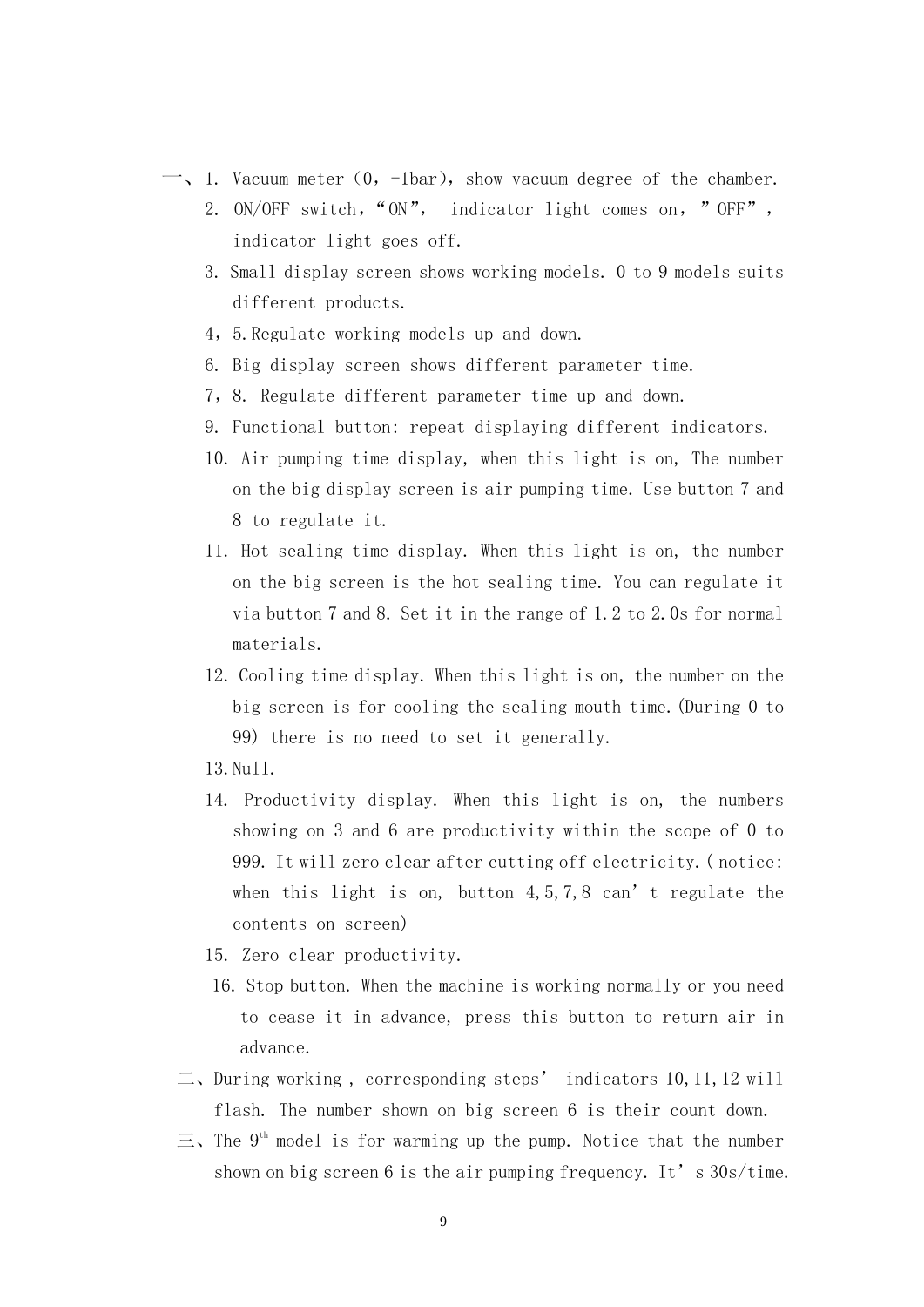Under this model, the vacuum air pump works continuously, its cover can't be opened during working. Normally, we set it to 30 times which takes 15 minutes.

### **5. Maintenance and trouble shooting**

- 5.1 Change heater strip and fire resistant adhesive plaster.
- 5.2 change Silastic abturating ring
- 5.3 change the oil in the vacuum air pump.
	- ①.warm-up the machine for ten minutes.
	- ②. Change oil when machine is no working.

(don't change oil when the machine is working to avoid danger).

 ③. Normally, keep oil 1/2 to 3/4 high of the oil meter, when there is too little oil, charge some. While there is too much, drain out some.

| Fault phenomenon                             | cause                      | sollution                        |  |
|----------------------------------------------|----------------------------|----------------------------------|--|
| 1.0N/OFF Switch                              | 1)<br>Wire<br>have<br>poor | Check the circuit                |  |
| light is on, but                             | contact                    |                                  |  |
| the<br>control                               | 2) PC board's fuse is      | Change fuse                      |  |
| panel<br>has<br>no                           | broken                     |                                  |  |
| display                                      | 3) PC board is broken      | Change PC board                  |  |
| 1) limited switch is not<br>air<br>2. vacuum |                            | close the cover, regulate<br>the |  |
| pressed in<br>has<br>pump<br>no              |                            | limited switch's height.         |  |
| action                                       | 2) PC board's fuse is      |                                  |  |
|                                              | broken                     | Change fuse                      |  |
|                                              |                            |                                  |  |
|                                              |                            |                                  |  |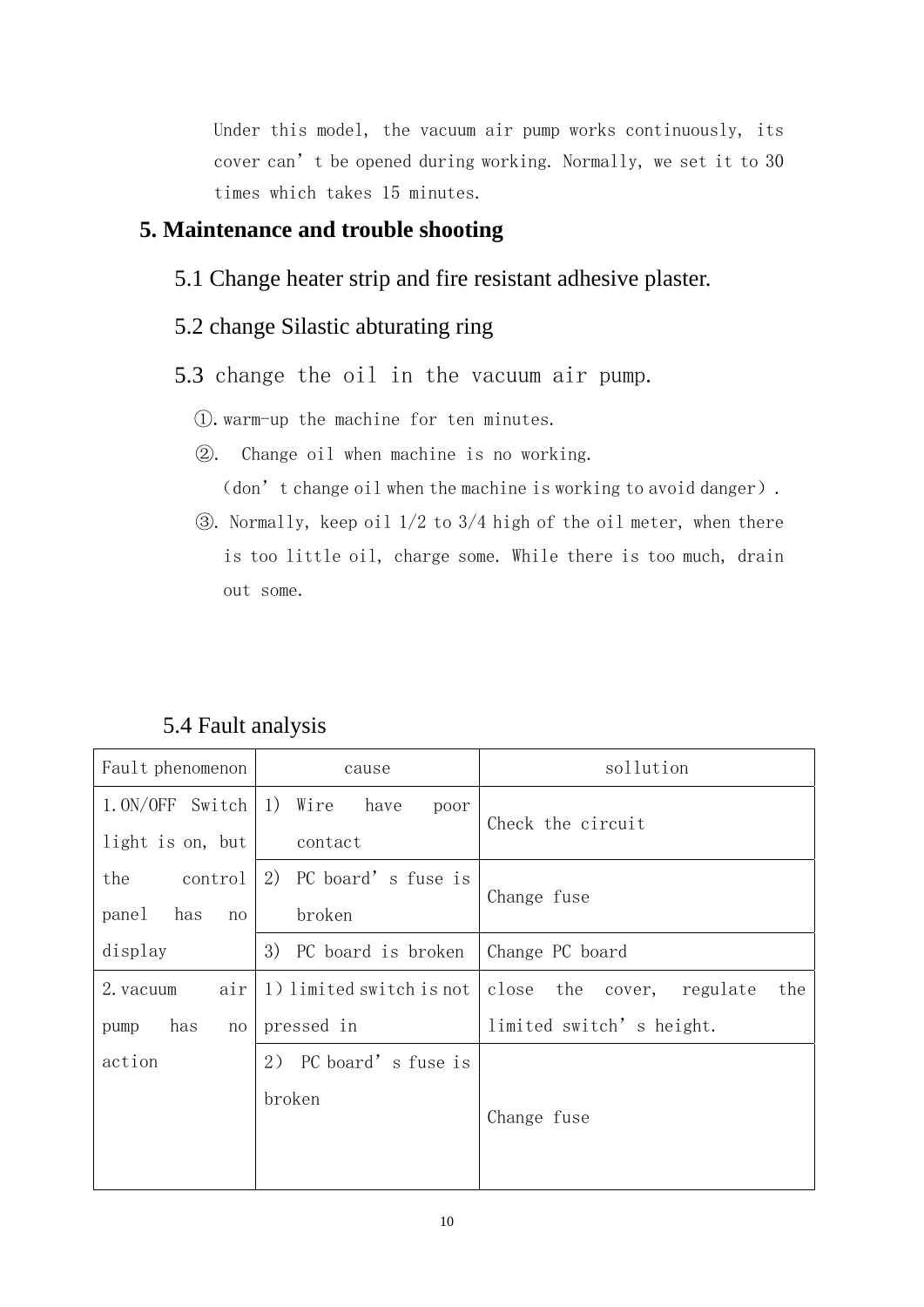|                     | 3)<br>contactor is broken    | Change contactor                                        |  |
|---------------------|------------------------------|---------------------------------------------------------|--|
|                     | 4) motor of vacuum air       | Change vacuum air pump                                  |  |
|                     | pump is damaged              |                                                         |  |
|                     | 1) vacuum air pump is        |                                                         |  |
|                     | worn or damaged              |                                                         |  |
| 3. Vacuum chamber   |                              | check if the air pipe connector is                      |  |
| can't achieve       | 2) Air circuit system        | loose, if the pipe is damaged, if the                   |  |
| required vacuum     | leaks                        | obturating ring is damaged and if the                   |  |
| degree              |                              | valve is damaged.                                       |  |
|                     | 3)<br>too much or very       |                                                         |  |
|                     |                              | little oil in vacuum charge oil or drain out extra oil. |  |
|                     | chamber                      |                                                         |  |
|                     | 4) Air pumping time is       | regulate air pumping time                               |  |
|                     | not enough                   |                                                         |  |
|                     | electricity<br>1)<br>is      | connect to power supply again, then                     |  |
| 4. Vacuum chamber   | suddenly cut off<br>in       | it can reset                                            |  |
| $can'$ t<br>be      | working                      |                                                         |  |
| opened.             | 2) air returning valve       | Change it                                               |  |
|                     | is broken                    |                                                         |  |
|                     | 3) the connector of air      |                                                         |  |
|                     | returning<br>valve<br>is     | Check the valve circuit                                 |  |
|                     | loose.                       |                                                         |  |
| 5. Can't seal or    |                              | Check if the heater's leading wire                      |  |
| the<br>sealing      | 1) heater is not hot         | is loose, if the heating time is                        |  |
| effect<br>is<br>not |                              | zero, if heating strip is broken.                       |  |
| good                | sealing<br>$2)$ bag<br>mouth | Check if the valve wire's plug-ins                      |  |
|                     | valve doesn't work           | are loose, if the valve is broken                       |  |
|                     | isn't<br>3)<br>air<br>bag    |                                                         |  |
|                     | inflated.                    | Change air bag                                          |  |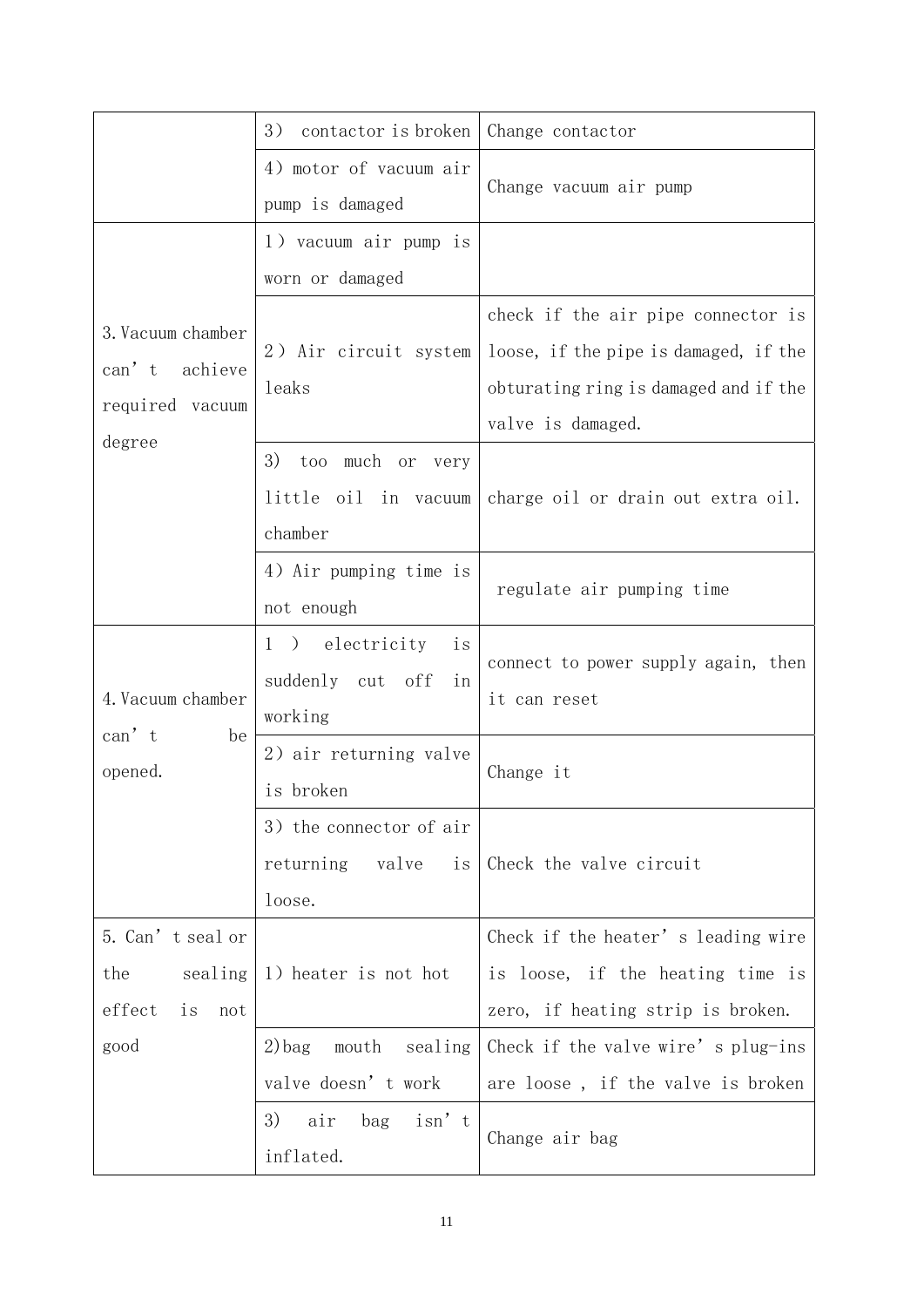| 4) heating time is too<br>long or too short                                       | Regulate heating time |  |
|-----------------------------------------------------------------------------------|-----------------------|--|
| 5) There is dirty thing<br>on the sealing bar                                     | Clean it              |  |
| 6) Silica gel strip and<br>Teflon tape are worn,<br>there surface is not<br>plat. | change                |  |

### 6、**Electrical elementary diagram and wiring diagram**

# 1).Electrical wiring diagram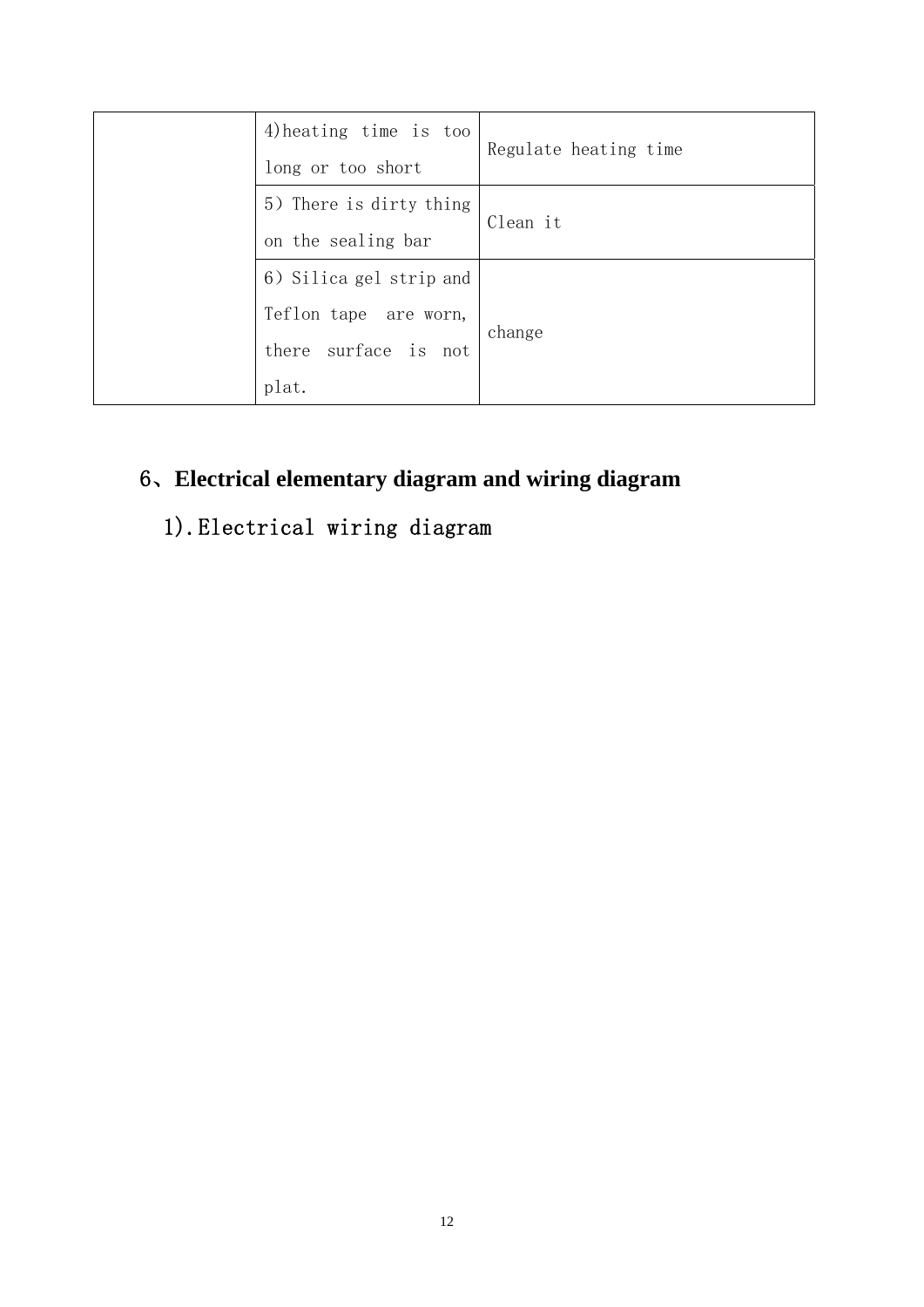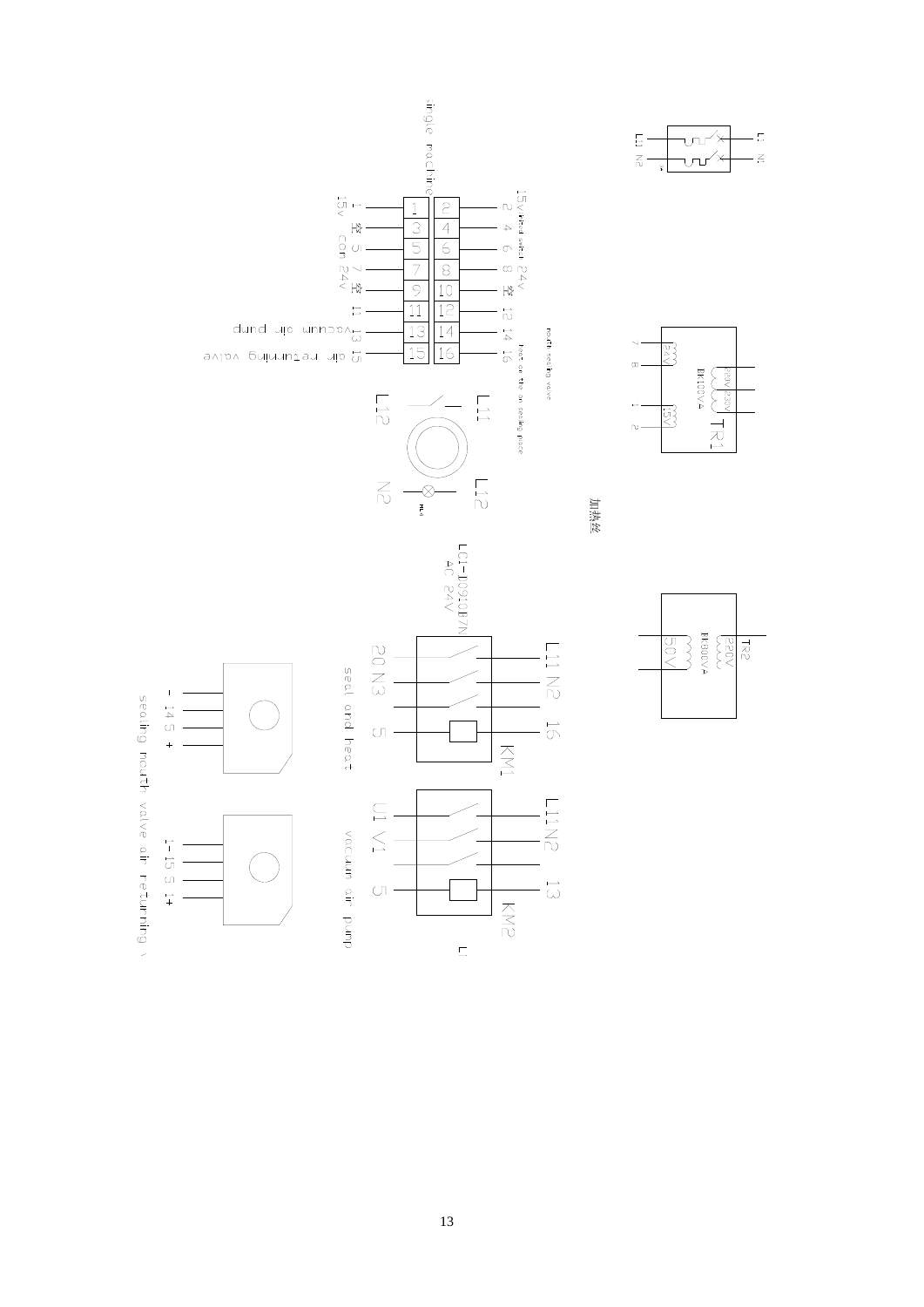# 2).Air circuit elementary diagram

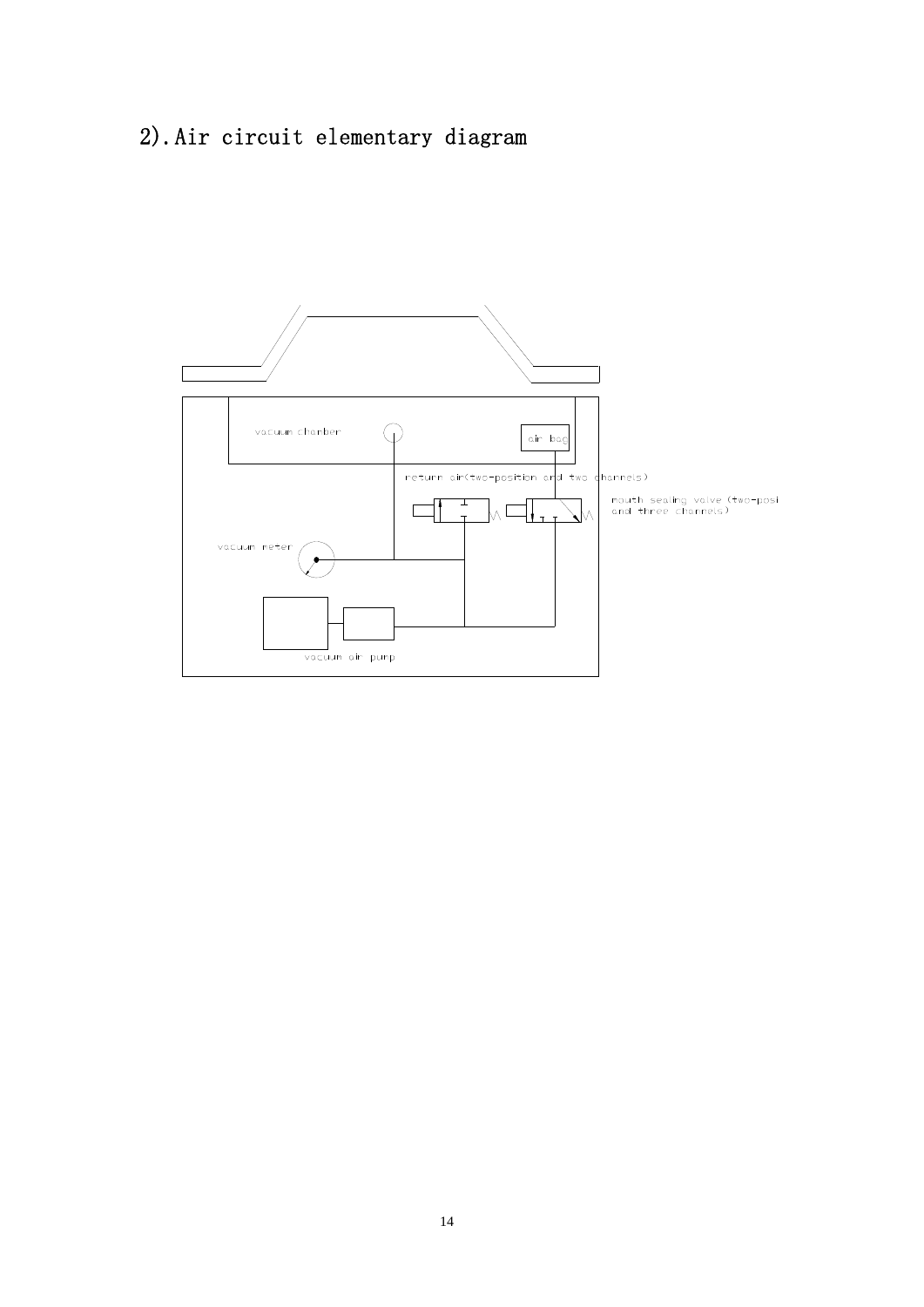7、Machine framework sketch

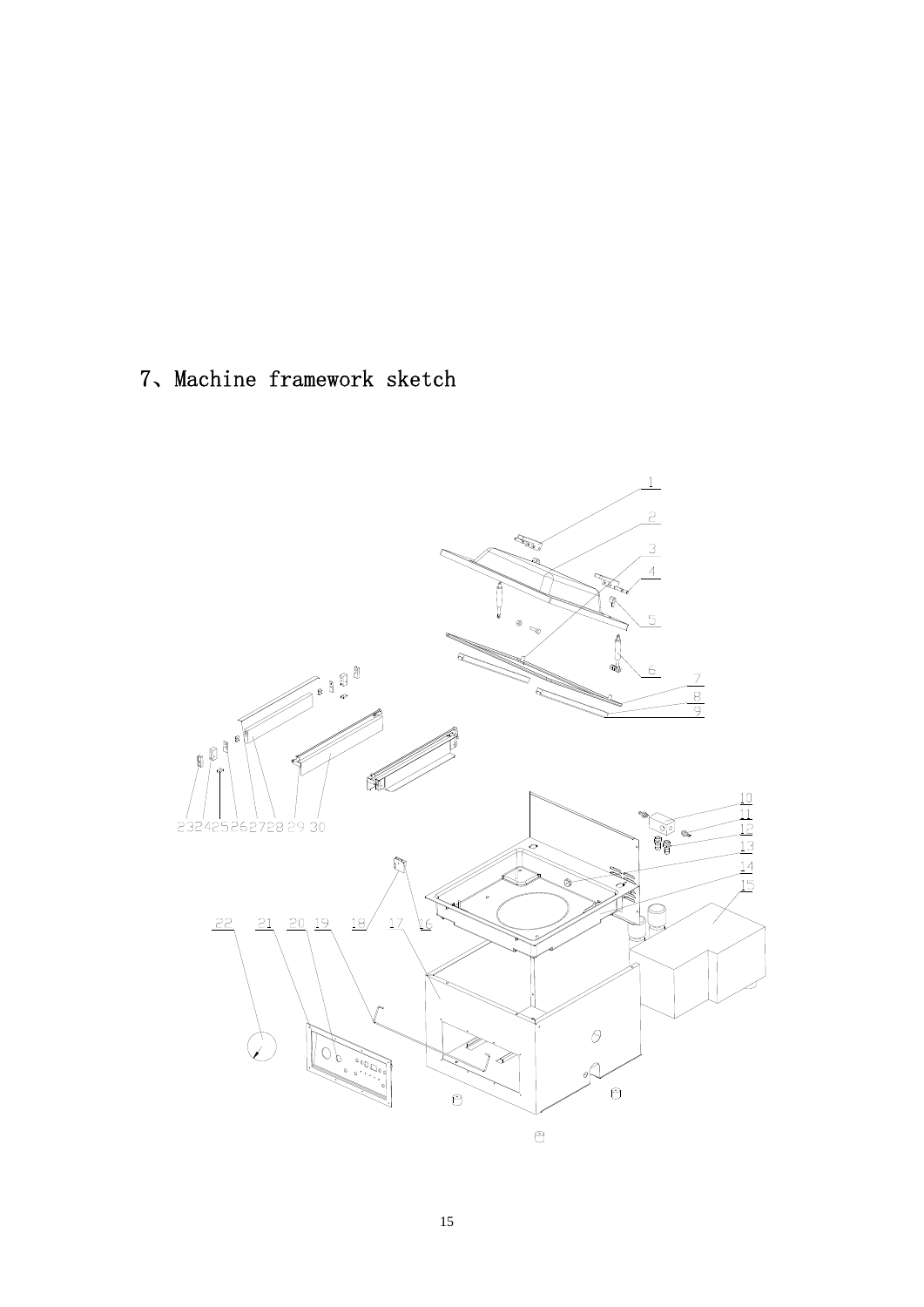| No.            | Name                                   | model                     | Quantity per one |
|----------------|----------------------------------------|---------------------------|------------------|
|                |                                        |                           | machine          |
| $\mathbf{1}$   | open cover bracket                     | FZ-400-04-02              | $\overline{2}$   |
| 2              | <b>ACRYLIC</b> cover                   | FZ-400-04-00              | $\mathbf{1}$     |
| 3              | open cover cap                         | FZ-400-04-03              | $\overline{2}$   |
| $\overline{4}$ | 08 small shaft                         | FZ-400-04-12              | $\overline{4}$   |
| 5              | Open cover base                        | FZ-400-04-04              | 2                |
| 6              | QY shaped<br>gas<br>spring             | $FZ-05-03$                | $\overline{2}$   |
| $\tau$         | obturating<br>Silastic<br>ring A       | $FZ-05-05$                | $\overline{2}$   |
| 8              | Pressing bar slot                      | FZ-400-04-09              | $\overline{2}$   |
| 9              | soft pressing bar                      | FZ-05-09                  | $\overline{2}$   |
| 10             | Gas circuit block                      | FZ-400-04-19              | $\mathbf{1}$     |
| 11             | $G1/4$ pipe tip                        | FZ-400-04-17              | $\overline{2}$   |
| 12             | $G1/2$ pipe tip                        | FZ-400-04-18              | $\overline{2}$   |
| 13             | manhead                                | FZ-400-02-04              | $\mathbf{1}$     |
| 14             | Lower<br>vacuum                        | FZ-400-02-00              | $\mathbf{1}$     |
|                | chamber                                |                           |                  |
| 15             | Vacuum air pump                        | $XD-20$                   | $\mathbf{1}$     |
| 16             | Limited switch                         | RU-162-1C25               | 1                |
| 17             | cabinet                                |                           | $\mathbf{1}$     |
| 18             | Limited switch                         | FZ-400-04-22              | $\mathbf{1}$     |
| 19             | gland bush bracket                     | FZ-400-04-01              | 1                |
| 20             | with<br>button<br>$\left($             |                           |                  |
|                | indicator)                             |                           |                  |
| 21             | Control panel                          | $FZ-05-02$                | $\mathbf{1}$     |
| 22             | Vacuum meter                           | FVAM-40-V1/0-G1/8-EN      | $\mathbf{1}$     |
| 23             | tension block of heat $ FZ-400-03-09 $ |                           | $\overline{4}$   |
|                | seal strip                             |                           |                  |
| 24             | fixing block of heat $ FZ-400-03-08 $  |                           | $\overline{4}$   |
|                | seal strip                             |                           |                  |
| 25             | pressing<br>block                      | of   $FZ - 400 - 03 - 10$ | $\overline{4}$   |